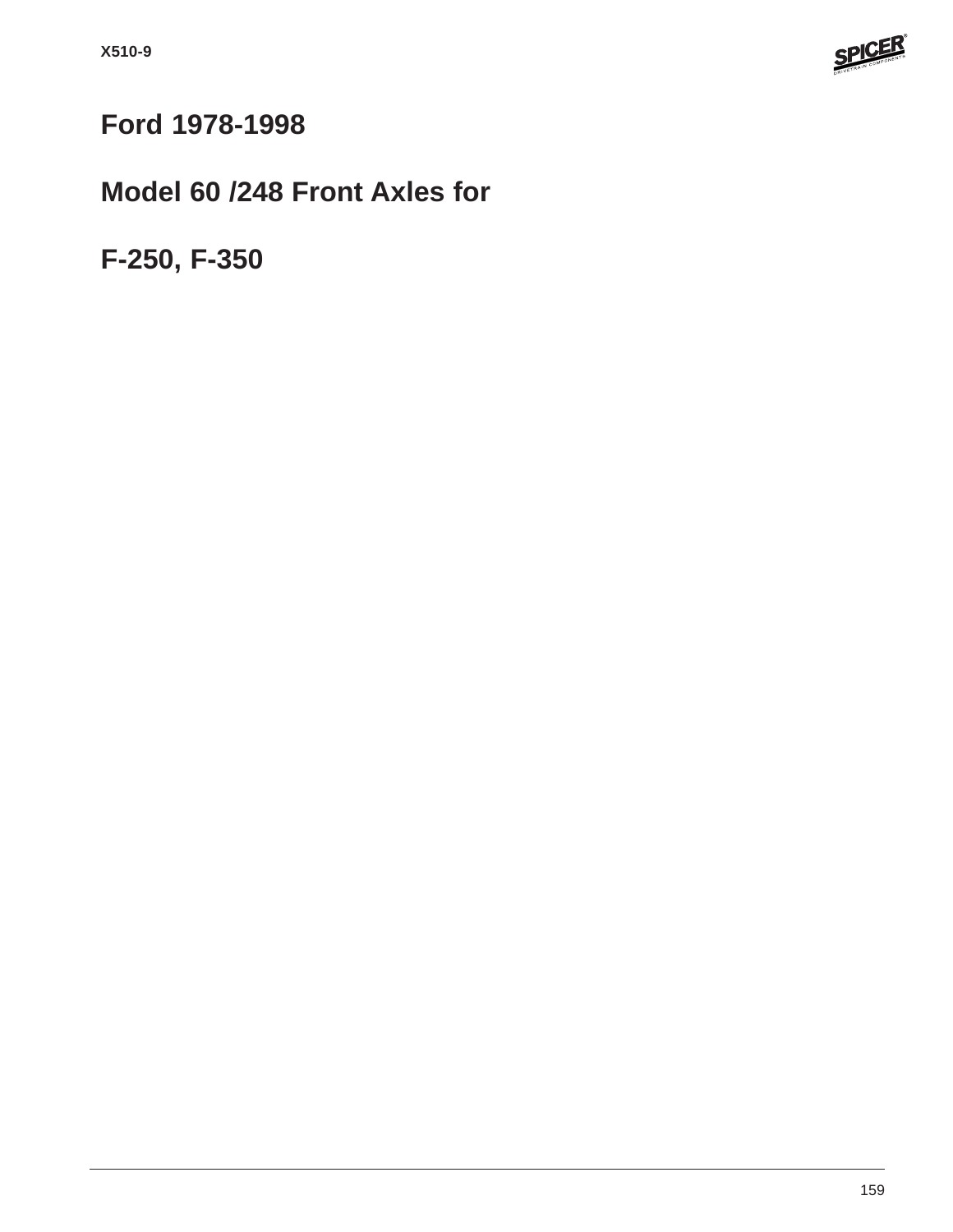

#### **Exploded View Ford Model 60 /248 Front Axles**

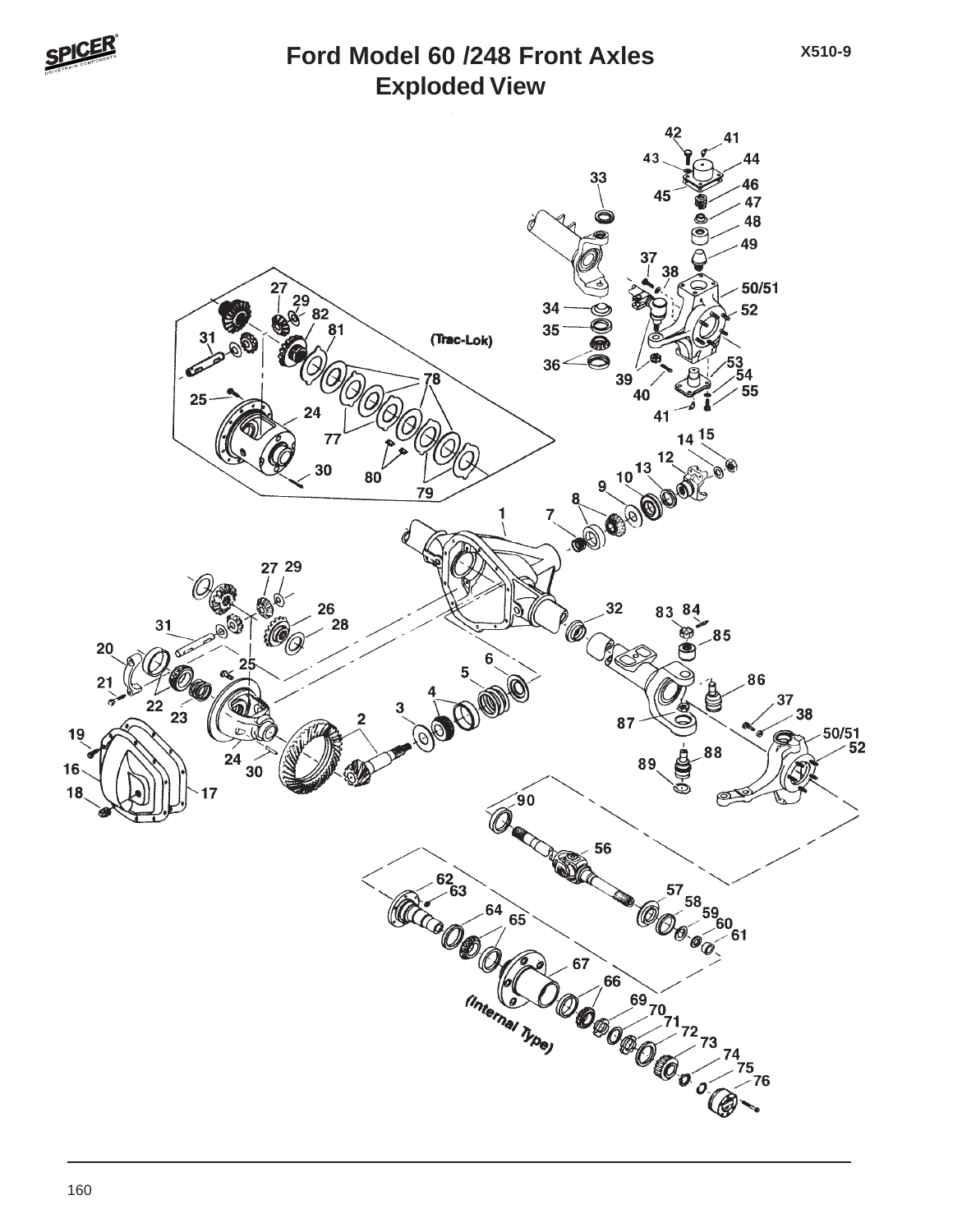#### **Parts Listing Ford Model 60 /248 Front Axles**



| <b>ITEM</b><br>NO. | <b>PART</b><br><b>NUMBER</b> | <b>DESCRIPTION</b>                                 | <b>ITEM</b><br>NO. | <b>PART</b><br><b>NUMBER</b> | <b>DESCRIPTION</b>                     |
|--------------------|------------------------------|----------------------------------------------------|--------------------|------------------------------|----------------------------------------|
| 1                  | $-^{(3)}$                    | Housing - Axle Service                             | 47                 | 620180                       | Spring Retainer                        |
| $\sqrt{2}$         | $-$ (1)                      | Drive Pinion & Gear Assembly                       | 48                 | 41886                        | Bushing - King Pin                     |
| 3                  | 34643                        | Slinger - Inner Pinion                             | 49                 | 37302                        | King Pin                               |
| 4                  | 706046X                      | KIT - Inner Pinion Bearing                         | 50                 | $-^{(3)}$                    | <b>Right Knuckle</b>                   |
| 5                  |                              | Inner Pinion Bearing Shims                         | 51                 | $- (3)$                      | Left Knuckle                           |
|                    | 706375X                      | PKG - Diff & Pinion Bearing Shim                   | 52                 | $- (2)$                      | $Bolt - Hex$                           |
|                    |                              | (inc items 5, 7, 14, 15, 17, 23)                   | 53                 | 37299                        | King Pin Bearing Cap - Lower           |
| 6                  | 30982                        | Baffle - Pinion Bearing                            | 54                 | 500357-13                    | Lockwasher (King Pin Cap - Lower)      |
|                    | 706359X                      | PKG - Pinion Bearing Shim                          | 55                 | 500412-13                    | Bolt - Hex (King Pin Cap - Lower)      |
|                    |                              | (inc items 5, 7, 14, 15, 17)                       | 56                 | $- (1)$                      | Shaft & Joint Assembly                 |
| $\overline{7}$     |                              | Outer Pinion Bearing Shims                         | 57                 | $- (2)$                      | Slinger - Spindle Yoke                 |
|                    |                              | (see shim packages)                                |                    | $- (2)$                      | KIT - Spindle Seal & Bearing           |
| 8                  | 706045X                      | KIT - Outer Pinion Bearing                         |                    |                              | (inc items 58, 59, 60, 61)             |
| 9                  | 42737                        | Thrustwasher - Bearing                             |                    | $- (2)$                      | KIT - Spindle (inc 58, 59, 60, 61, 62) |
| 10                 | $-^{(2)}$                    | Pinion Seal                                        | 58                 | $-^{(2)}$                    | Oll Seal                               |
| 11                 | $-^{(2)}$                    | PKG - End Yoke Seal (inc 10, 13)                   | 59                 | $- (2)$                      | Spacer - Wheel Bearing Spindle         |
| 12                 | $-^{(2)}$                    | End Yoke or Assembly (inc 13)                      | 60                 | $-^{(2)}$                    | Oil Seal (block-vee)                   |
| 13                 | $-^{(2)}$                    | Slinger - End Yoke                                 | 61                 | 620063                       | Needle Bearing Assembly                |
| 14                 | 30275                        | Washer - Pinion Nut                                | 62                 | 620086                       | Spindle - Wheel Bearing                |
| 15                 | 30271                        | Pinion Nut                                         | 63                 | 36805                        | Nut - Brake Mounting                   |
|                    | $-^{(2)}$                    | KIT - Carrier Cover (inc 16, 18, 19)               | 64                 | 48816                        | Oil Seal                               |
| 16                 | $-^{(2)}$                    | <b>Carrier Cover</b>                               | 65                 | 706411X                      | KIT - Inner Wheel Bearing              |
| 17                 | 34687                        | Gasket - Carrier Cover                             | 66                 | 706074X                      | KIT - Outer Wheel Bearing              |
| 18                 | $-^{(2)}$                    | Plug - Carrier Cover                               | 67                 | $-^{(3)}$                    | Wheel Hub                              |
| 19                 | 34822                        | Bolt - Carrier Cover (qty 10)                      | N.I.               | $-^{(2)}$                    | Thrustwasher - Wheel Bearing           |
| 20                 | $-^{(3)}$                    | Differential Bearing Cap                           | 69                 | $- (2)$                      | Spindle Nut or Nut & Pin Assembly      |
| 21                 | 48632-1                      | Bolt - Differential Bearing Cap                    | 70                 | $-^{(2)}$                    | Lockwasher - Wheel Bearing Nut         |
| 22                 | 706047X                      | KIT - Differential Bearing                         | 71                 | $-^{(2)}$                    | Spindle Nut                            |
| 23                 | 706378X                      | PKG - Diff Bearing Shim (inc 17)                   | 72                 | $- (2)$                      |                                        |
| 24                 | $- (4)$                      | Case - Differential                                | 73                 | $- (2)$                      | Spacer<br>Gear - Axle Drive            |
| 25                 | $-^{(2)}$                    | Bolt - Drive Gear (qty 12)                         |                    | $- (2)$                      |                                        |
|                    |                              |                                                    | 74                 | $-^{(2)}$                    | Thrustwasher Package                   |
| 26                 | 35625                        | Gear - Differential (std)<br>Pinion - Differential | 75                 | $-^{(2)}$                    | Snap Ring                              |
| 27                 | 34367                        |                                                    |                    | $-^{(2)}$                    | Snap Ring                              |
| 28                 | 34729                        | Thrustwasher - Diff Gear (std)                     | 76                 | $-^{(3)}$                    | Hub Cap                                |
| 29                 | 34730                        | Thrustwasher - Diff Pinion (std-t/l)               |                    |                              | Hub Lock Assembly                      |
| 30                 | 44810                        | Lock - Differential Shaft                          |                    | 707083X                      | KIT - Differential Plate & Disc (t/l)  |
| 31                 | 30263<br>$-^{(2)}$           | Shaft - Differential                               |                    | $- (4)$                      | (inc items 77, 78, 79, 80, 81)         |
| 32                 | $-^{(2)}$                    | Seal & Guide Tube                                  | 77                 | $-$ (4)                      | Plate - Differential Pressure          |
|                    | $-^{(2)}$                    | KIT - King Pin Parts (inc 33,34,35,36)             | 78                 | $- (4)$                      | Disc - Differential                    |
| 33                 |                              | King Pin Seal - Upper                              | 79                 |                              | Plate - Differential                   |
| 34                 | 37305                        | <b>Grease Retainer</b>                             | 80                 | 40835                        | Clip - Differential Clutch             |
| 35                 | 41777                        | Oil Seal                                           | 81                 | $-$ (4)                      | Spacer - Plate Preload                 |
| 36                 | 706150X                      | $KIT - King Pin Bearing - Lower$                   | 82                 | 35830                        | Gear - Differential (t/l)              |
| 37                 | $-^{(2)}$                    | <b>Stop Screw</b>                                  |                    | 700238-2X                    | KIT - Socket Assembly                  |
| 38                 | $-^{(2)}$                    | Jam Nut                                            |                    |                              | (inc items 83, 84, 86, 87, 88, 89)     |
| 39                 | $-^{(3)}$                    | Tie Rod Assembly                                   | 83                 | 44101                        | Nut - Hex Slotted                      |
| 40                 | $-^{(3)}$                    | Cotter Pin                                         | 84                 | 500024-8                     | Cotter Pin                             |
| 41                 | 500175-1                     | Lube Fitting                                       | 85                 | 44507                        | Bushing - Socket Design                |
| 42                 | 30875                        | Nut - Hex Tapered                                  |                    | $- (5)$                      | (Alternate Bushing Selection)          |
| 43                 | $-^{(3)}$                    | Lockwasher (King Pin Cap - Upper)                  | 86                 | 47184                        | Socket - Upper                         |
| 44                 | 620083                       | Steering Arm (LH only)                             | 87                 | 44133                        | Lock Nut                               |
|                    | 620132                       | King Pin Cap - Upper (RH only)                     | 88                 | 47185                        | Socket - Lower                         |
| 45                 | 37307                        | Gasket - King Pin Cap                              | 89                 | 620343                       | Snap Ring                              |
| 46                 | 37300                        | Spring - Pressure                                  | 90                 | $-^{(2)}$                    | Seal - Outer Tube                      |

N.I. = Not Illustrated

(1) See "Bill of Material Table" on next page

(2) See "Variable Parts Table" within this section

(3) Contact Vehicle Manufacturer

(4) Not Sold Separately

(5) See Camber/Casting Bushing Table at the back of the Ford section of this catalog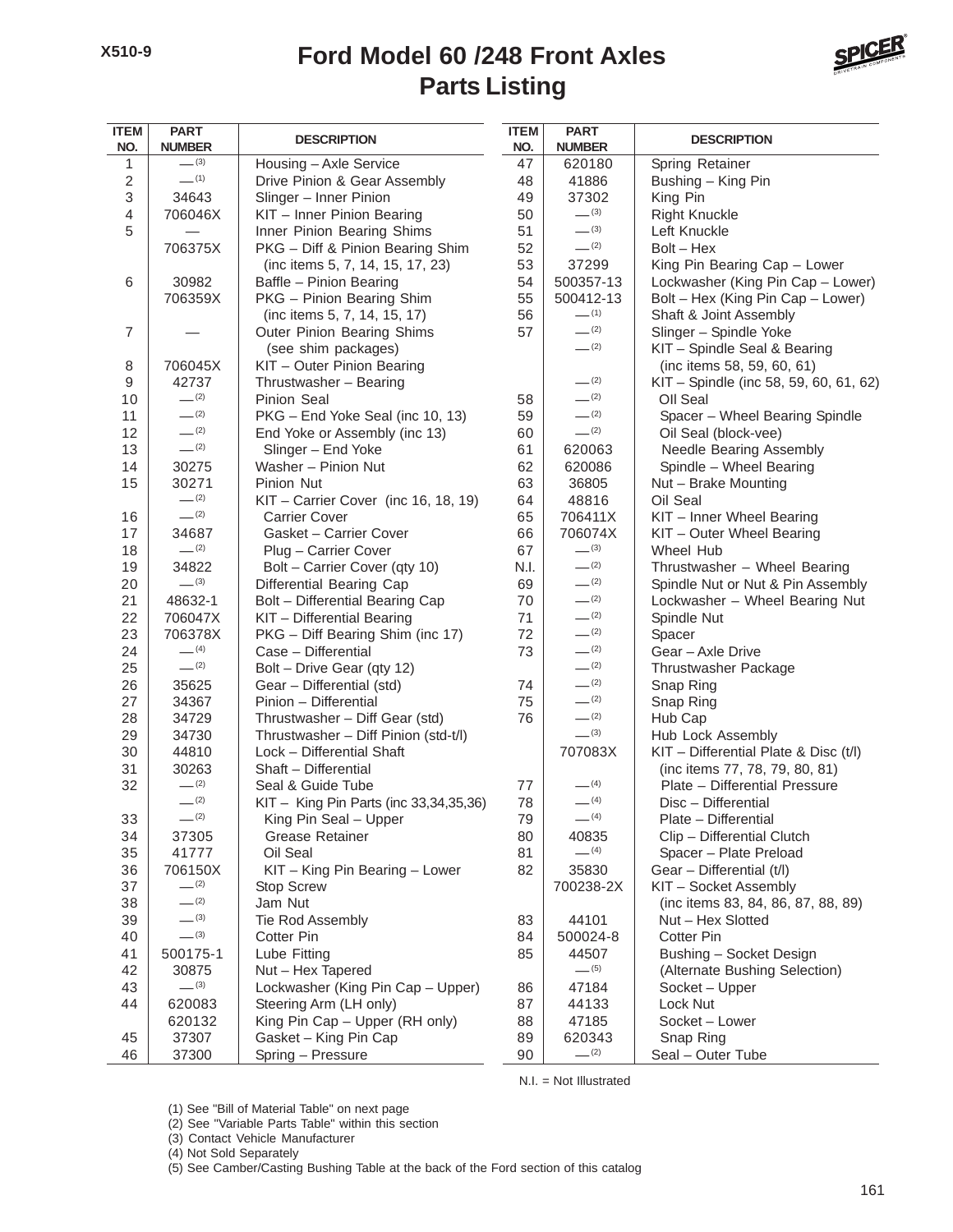

### **Bill of Material Table Ford Model 60 /248 Front Axles**

| Axle              |                                      |       | <b>Axle Kits</b>                                       |                               |                     |                        | Shaft & Joint Assy. |                  |
|-------------------|--------------------------------------|-------|--------------------------------------------------------|-------------------------------|---------------------|------------------------|---------------------|------------------|
| <b>Bill of</b>    | Diff.                                |       | Ring Gear &                                            |                               | <b>Differential</b> |                        | <b>Right Hand</b>   | <b>Left Hand</b> |
| <b>Material</b>   | <b>Type</b>                          | Ratio | Pinion Kit <sup>(7)</sup>                              | Case Assy. Kit <sup>(8)</sup> | Case Kit            | <b>Inner Parts Kit</b> | Shaft Assy.         | Shaft Assy.      |
|                   | 1978-79 F-250 & F-350 (Snow Fighter) |       |                                                        |                               |                     |                        |                     |                  |
| 610023-1          | Standard                             | 3.54  | 700020-1                                               | 706180X                       | 706040X             | 706702X                | 660048-1            | 660048-2         |
| 610023-2          | Standard                             | 3.54  | 700020-1                                               | 706180X                       | 706040X             | 706702X                | 660048-1            | 660048-2         |
| 610023-4          | <b>Trac Lok</b>                      | 3.54  | 700020-1                                               | 707090-4X                     | 708014              | 707086X                | 660048-1            | 660048-2         |
| 610023-5          | Standard                             | 4.10  | 700020-2                                               | 706180X                       | 706040X             | 706702X                | 660048-1            | 660048-2         |
| 610023-6          | Standard                             | 4.10  | 700020-2                                               | 706180X                       | 706040X             | 706702X                | 660048-1            | 660048-2         |
| 610023-8          | Trac Lok                             | 4.10  | 700020-2                                               | 707090-4X                     | 708014              | 707086X                | 660048-1            | 660048-2         |
| 610023-9          | Standard                             | 4.10  | 700020-2                                               | 706180X                       | 706040X             | 706702X                | 660048-1            | 660048-2         |
| 610023-10         | Standard                             | 3.54  | 700020-1                                               | 706180X                       | 706040X             | 706702X                | 660048-1            | 660048-2         |
| 610023-11         | Standard                             | 3.54  | 700020-1                                               | 706180X                       | 706040X             | 706702X                | 660048-1            | 660048-2         |
| 610023-12         | Standard                             | 4.10  | 700020-2                                               | 706180X                       | 706040X             | 706702X                | 660048-1            | 660048-2         |
| 610023-13         | Standard                             | 4.10  | 700020-2                                               | 706180X                       | 706040X             | 706702X                | 660048-1            | 660048-2         |
| 1985 F-350        |                                      |       |                                                        |                               |                     |                        |                     |                  |
| 610220-2          | Standard                             | 3.54  | 700020-1                                               | 706180X                       | 706040X             | 706702X                | 660048-4            | 660048-5         |
| 610220-4          | Standard                             | 4.10  | 700020-2                                               | 706180X                       | 706040X             | 706702X                | 660048-4            | 660048-5         |
| 610220-8          | Standard                             | 4.10  | 700020-2                                               | 706180X                       | 706040X             | 706702X                | 660048-4            | 660048-5         |
|                   | 1986-88 F-350 Monobeam DRW           |       |                                                        |                               |                     |                        |                     |                  |
| 610255-1          | Standard                             | 3.54  | 700020-1                                               | 706180X                       | 706040X             | 706702X                | 660048-4            | 660048-5         |
| 610255-2          | Standard                             | 4.10  | 700020-2                                               | 706180X                       | 706040X             | 706702X                | 660048-4            | 660048-5         |
| 610255-3          | Standard                             | 4.10  | 700020-2                                               | 706180X                       | 706040X             | 706702X                | 660048-4            | 660048-5         |
|                   | 1988 F-350 Monobeam SRW              |       |                                                        |                               |                     |                        |                     |                  |
| 610305-1          | Standard                             | 3.54  | 700020-1                                               | 706180X                       | 706040X             | 706702X                | 660048-4            | 660048-5         |
| 610305-2          | Standard                             | 4.10  | 700020-2                                               | 706180X                       | 706040X             | 706702X                | 660048-4            | 660048-5         |
|                   | 1988 1/2-91 1/2 F-350 Monobeam SRW   |       |                                                        |                               |                     |                        |                     |                  |
| 610313-1          | Standard                             | 3.54  | 700020-1                                               | 706180X                       | 706040X             | 706702X                | 76659-2X            | 76659-1X         |
| 610313-2          | Standard                             | 4.10  | 700020-2                                               | 706180X                       | 706040X             | 706702X                | 76659-2X            | 76659-1X         |
| 610313-3          | Standard                             | 4.10  | 700020-2                                               | 706180X                       | 706040X             | 706702X                | 76659-2X            | 76659-1X         |
|                   |                                      |       | 1992 F-350 (Uses Socket Assy Instead of King Pin Assy) |                               |                     |                        |                     |                  |
| 610371-1          | Standard                             | 3.54  | 700020-1                                               | 706180X                       | 706040X             | 706702X                | 76659-2X            | 76659-1X         |
| 610371-2          | Standard                             | 4.10  | 700020-2                                               | 706180X                       | 706040X             | 706702X                | 76659-2X            | 76659-1X         |
| 610371-3          | Standard                             | 4.10  | 700020-2                                               | 706180X                       | 706040X             | 706702X                | 76659-2X            | 76659-1X         |
| 610371-4          | Standard                             | 3.54  | 700020-1                                               | 706180X                       | 706040X             | 706702X                | 76659-2X            | 76659-1X         |
| 610371-5          | Standard                             | 4.10  | 700020-2                                               | 706180X                       | 706040X             | 706702X                | 76659-2X            | 76659-1X         |
| 610371-6          | Standard                             | 4.10  | 700020-2                                               | 706180X                       | 706040X             | 706702X                | 76659-2X            | 76659-1X         |
| 1993-93 1/2 F-350 |                                      |       |                                                        |                               |                     |                        |                     |                  |
| 610432-1          | Standard                             | 3.54  | 700020-1                                               | 706180X                       | 706040X             | 706702X                | 76659-2X            | 76659-1X         |
| 610432-2          | Standard                             | 4.10  | 700020-2                                               | 706180X                       | 706040X             | 706702X                | 76659-2X            | 76659-1X         |
| 610432-3          | Standard                             | 4.10  | 700020-2                                               | 706180X                       | 706040X             | 706702X                | 76659-2X            | 76659-1X         |
| 610432-4          | Standard                             | 3.54  | 700020-1                                               | 706180X                       | 706040X             | 706702X                | 76659-2X            | 76659-1X         |
| 610432-5          | Standard                             | 4.10  | 700020-2                                               | 706180X                       | 706040X             | 706702X                | 76659-2X            | 76659-1X         |
| 610432-6          | Standard                             | 4.10  | 700020-2                                               | 706180X                       | 706040X             | 706702X                | 76659-2X            | 76659-1X         |
| 1994 F-350        |                                      |       |                                                        |                               |                     |                        |                     |                  |
| 610445-1          | Standard                             | 3.54  | 700020-1                                               | 706180X                       | 706040X             | 706702X                | 76659-2X            | 76659-1X         |
| 610445-2          | Standard                             | 4.10  | 700020-2                                               | 706180X                       | 706040X             | 706702X                | 76659-2X            | 76659-1X         |
| 610445-3          | Standard                             | 4.10  | 700020-2                                               | 706180X                       | 706040X             | 706702X                | 76659-2X            | 76659-1X         |
| 610445-4          | Standard                             | 3.54  | 700020-1                                               | 706180X                       | 706040X             | 706702X                | 76659-2X            | 76659-1X         |
| 610445-5          | Standard                             | 4.10  | 700020-2                                               | 706180X                       | 706040X             | 706702X                | 76659-2X            | 76659-1X         |
| 610445-6          | Standard                             | 4.10  | 700020-2                                               | 706180X                       | 706040X             | 706702X                | 76659-2X            | 76659-1X         |
|                   |                                      |       |                                                        |                               |                     |                        |                     |                  |

(7) See Ring Gear & Pinion Kits in XGI Catalog for ratio & tooth combinations.<br>(8) See Differential Case Assy Kits in XGI Catalog for spline data & ratios.

See Differential Case Assy Kits in XGI Catalog for spline data & ratios.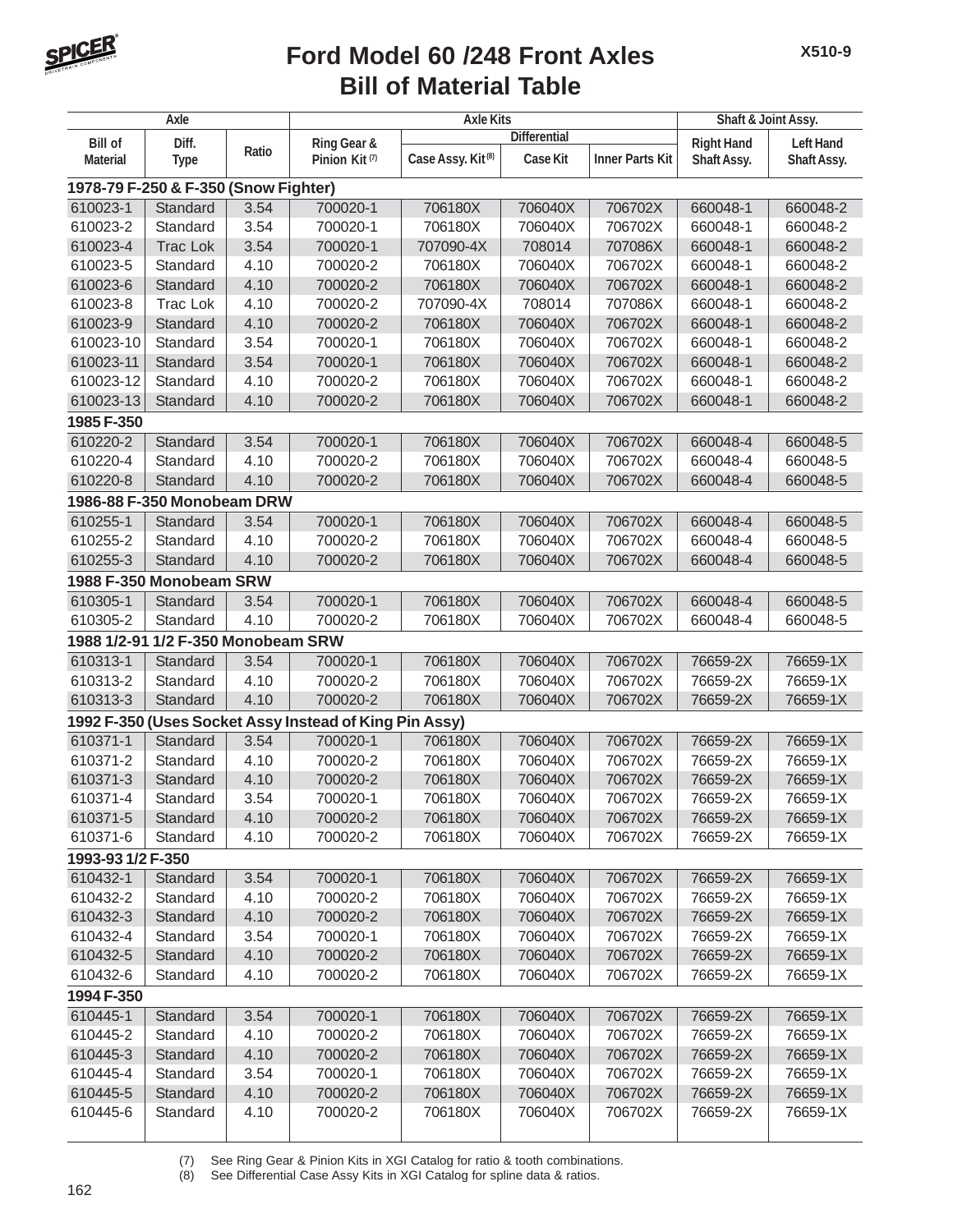#### **Bill of Material Table Ford Model 60 /248 Front Axles**



| Axle                    |             |             |                           | <b>Axle Kits</b>              |          |                        |                                       | Shaft & Joint Assy. |  |
|-------------------------|-------------|-------------|---------------------------|-------------------------------|----------|------------------------|---------------------------------------|---------------------|--|
| <b>Bill of</b><br>Diff. |             | Ring Gear & |                           | <b>Differential</b>           |          |                        | <b>Right Hand</b><br><b>Left Hand</b> |                     |  |
| <b>Material</b>         | <b>Type</b> | Ratio       | Pinion Kit <sup>(7)</sup> | Case Assy. Kit <sup>(8)</sup> | Case Kit | <b>Inner Parts Kit</b> | Shaft Assy.                           | Shaft Assy.         |  |
| 1995 F-350              |             |             |                           |                               |          |                        |                                       |                     |  |
| 610460-1                | Standard    | 3.54        | 700020-1                  | 706180X                       | 706040X  | 706702X                | 76659-2X                              | 76659-1X            |  |
| 610460-2                | Standard    | 4.10        | 700020-2                  | 706180X                       | 706040X  | 706702X                | 76659-2X                              | 76659-1X            |  |
| 610460-3                | Standard    | 4.10        | 700020-2                  | 706180X                       | 706040X  | 706702X                | 76659-2X                              | 76659-1X            |  |
| 610460-4                | Standard    | 3.54        | 700020-1                  | 706180X                       | 706040X  | 706702X                | 76659-2X                              | 76659-1X            |  |
| 610460-5                | Standard    | 4.10        | 700020-2                  | 706180X                       | 706040X  | 706702X                | 76659-2X                              | 76659-1X            |  |
| 610460-6                | Standard    | 4.10        | 700020-2                  | 706180X                       | 706040X  | 706702X                | 76659-2X                              | 76659-1X            |  |
| 610460-7                | Standard    | 3.54        | 700020-1                  | 706180X                       | 706040X  | 706702X                | 76659-2X                              | 76659-1X            |  |
| 610460-8                | Standard    | 4.10        | 700020-2                  | 706180X                       | 706040X  | 706702X                | 76659-2X                              | 76659-1X            |  |
| 610460-9                | Standard    | 4.10        | 700020-2                  | 706180X                       | 706040X  | 706702X                | 76659-2X                              | 76659-1X            |  |
| 610460-10               | Standard    | 3.54        | 700020-1                  | 706180X                       | 706040X  | 706702X                | 76659-2X                              | 76659-1X            |  |
| 610460-11               | Standard    | 4.10        | 700020-2                  | 706180X                       | 706040X  | 706702X                | 76659-2X                              | 76659-1X            |  |
| 610460-12               | Standard    | 4.10        | 700020-2                  | 706180X                       | 706040X  | 706702X                | 76659-2X                              | 76659-1X            |  |
| 1996 1/2-97 F-350       |             |             |                           |                               |          |                        |                                       |                     |  |
| 610610-1                | Standard    | 3.54        | 700020-1                  | 707460X                       | 706040X  | 706702X                | 76659-2X                              | 76659-1X            |  |
| 610610-2                | Standard    | 4.10        | 700020-2                  | 707460X                       | 706040X  | 706702X                | 76659-2X                              | 76659-1X            |  |
| 610610-3                | Standard    | 4.10        | 700020-2                  | 707460X                       | 706040X  | 706702X                | 76659-2X                              | 76659-1X            |  |
| 610610-4                | Standard    | 3.54        | 700020-1                  | 707460X                       | 706040X  | 706702X                | 76659-2X                              | 76659-1X            |  |
| 610610-5                | Standard    | 4.10        | 700020-2                  | 707460X                       | 706040X  | 706702X                | 76659-2X                              | 76659-1X            |  |
| 610610-6                | Standard    | 4.10        | 700020-2                  | 707460X                       | 706040X  | 706702X                | 76659-2X                              | 76659-1X            |  |
| 1997 1/2-98 F-350       |             |             |                           |                               |          |                        |                                       |                     |  |
| 610741-1                | Standard    | 3.54        | 700020-1                  | 707460X                       | 706040X  | 706702X                | 76659-2X                              | 76659-1X            |  |
| 610741-2                | Standard    | 4.10        | 700020-1                  | 707460X                       | 706040X  | 706702X                | 76659-2X                              | 76659-1X            |  |
| 610741-3                | Standard    | 4.10        | 700020-2                  | 707460X                       | 706040X  | 706702X                | 76659-2X                              | 76659-1X            |  |
| 610741-4                | Standard    | 3.54        | 700020-1                  | 707460X                       | 706040X  | 706702X                | 76659-2X                              | 76659-1X            |  |
| 610741-5                | Standard    | 4.10        | 700020-2                  | 707460X                       | 706040X  | 706702X                | 76659-2X                              | 76659-1X            |  |
| 610741-6                | Standard    | 4.10        | 700020-2                  | 707460X                       | 706040X  | 706702X                | 76659-2X                              | 76659-1X            |  |
|                         |             |             |                           |                               |          |                        |                                       |                     |  |
|                         |             |             |                           |                               |          |                        |                                       |                     |  |
|                         |             |             |                           |                               |          |                        |                                       |                     |  |
|                         |             |             |                           |                               |          |                        |                                       |                     |  |
|                         |             |             |                           |                               |          |                        |                                       |                     |  |
|                         |             |             |                           |                               |          |                        |                                       |                     |  |
|                         |             |             |                           |                               |          |                        |                                       |                     |  |
|                         |             |             |                           |                               |          |                        |                                       |                     |  |
|                         |             |             |                           |                               |          |                        |                                       |                     |  |
|                         |             |             |                           |                               |          |                        |                                       |                     |  |
|                         |             |             |                           |                               |          |                        |                                       |                     |  |
|                         |             |             |                           |                               |          |                        |                                       |                     |  |
|                         |             |             |                           |                               |          |                        |                                       |                     |  |
|                         |             |             |                           |                               |          |                        |                                       |                     |  |
|                         |             |             |                           |                               |          |                        |                                       |                     |  |
|                         |             |             |                           |                               |          |                        |                                       |                     |  |
|                         |             |             |                           |                               |          |                        |                                       |                     |  |
|                         |             |             |                           |                               |          |                        |                                       |                     |  |
|                         |             |             |                           |                               |          |                        |                                       |                     |  |
|                         |             |             |                           |                               |          |                        |                                       |                     |  |
|                         |             |             |                           |                               |          |                        |                                       |                     |  |
|                         |             |             |                           |                               |          |                        |                                       |                     |  |
|                         |             |             |                           |                               |          |                        |                                       |                     |  |

(7) See Ring Gear & Pinion Kits in XGI Catalog for ratio & tooth combinations.

(8) See Differential Case Assy Kits in XGI Catalog for spline data & ratios.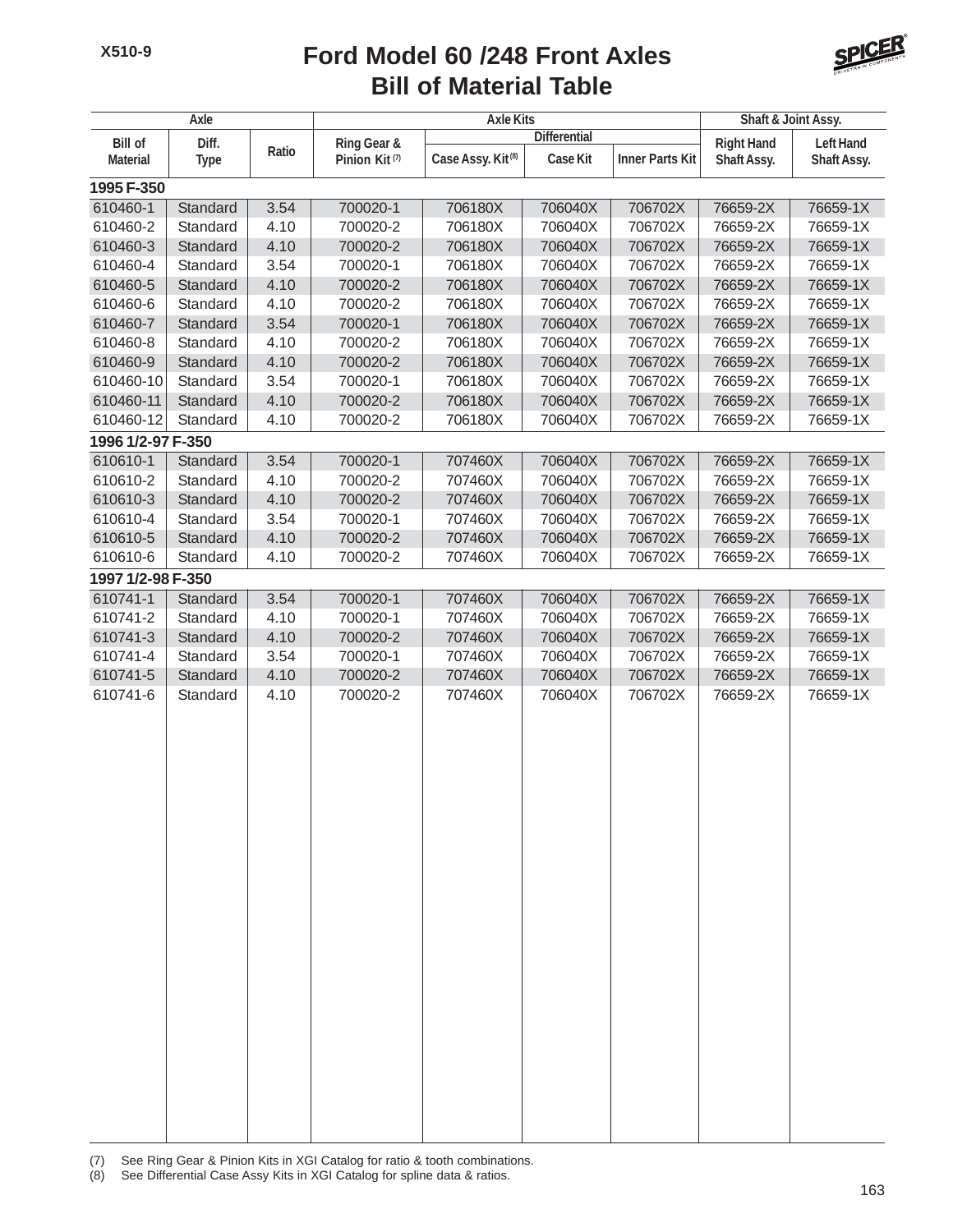

### **Variable Parts Listing Ford Model 60 /248 Front Axles**

|                | Kits & Parts - Use With All Applications       |                          |           |           |                  |           |           |  |  |
|----------------|------------------------------------------------|--------------------------|-----------|-----------|------------------|-----------|-----------|--|--|
|                | <b>Description &amp; Item Number (Refer to</b> | <b>Bills of Material</b> |           |           |                  |           |           |  |  |
|                | "Exploded View" at the front of this section)  |                          | 610023    | 610220    | 610255<br>610305 | 610313    | 610371    |  |  |
| $\mathbf{1}$   | <b>Pinion Seal</b>                             | 10                       | 42449     | 42449     | 42449            | 42449     | 610371    |  |  |
| $\overline{2}$ | PKG - End Yoke Seal (inc 10, 13)               | 11                       |           |           |                  |           |           |  |  |
| 3              | End Yoke or Assembly (inc 13)                  | 12                       | 2-4-4291X | 2-4-5311X | 2-4-8051X        | 2-4-8051X | 2-4-8051X |  |  |
| 4              | Slinger - End Yoke                             | 13                       | 34592     | 34592     | 41195            | 41195     | 41195     |  |  |
| 5              | KIT-Carrier Cover                              | $\overline{\phantom{a}}$ | 700041    | 707002X   | 707002X          | 707233X   | 707233X   |  |  |
| 6              | <b>Carrier Cover</b>                           | 16                       | 620079    | 620079    | 620079           | 43600-1   | 43600-1   |  |  |
| $\overline{7}$ | Plug - Carrier Cover                           | 18                       | 36472     | 36472     | 36472            | 43180     | 43180     |  |  |
| 8              | Bolt - Drive Gear (qty 12)                     | 25                       | 30266     | 30266     | 30266            | 30266     | 30266     |  |  |
| $\overline{9}$ | Seal & Guide Tube                              | 32                       | 36487     | 36487     | 36487            | 36487     | 36487     |  |  |
| 10             | KIT - King Pin Parts                           | $\overline{\phantom{a}}$ | 706395X   | 707042X   | 707042X          | 707042X   |           |  |  |
| 11             | King Pin Seal - Upper                          | 33                       | 620058    | 41778     | 41778            | 41778     |           |  |  |
| 12             | Stop Screw                                     | 37                       | 620143-3  | 620143-3  | 620143-3         | 620143-3  | 620143-3  |  |  |
| 13             | Jam Nut                                        | 38                       | 500381-3  | 500381-3  | 500381-3         | 500381-3  | 500381-3  |  |  |
| 14             | $Bolt - Hex$                                   | 52                       | 37759-2   | 37759-2   | 37759-2          | 37759-2   | 37759-1   |  |  |
| 15             | Slinger - Spindle Yoke                         | 57                       | 37308     | 37308     | 37308            | 37308     | 37308     |  |  |
| 16             | KIT - Spindle Seal & Bearing                   | $\overline{\phantom{a}}$ | 700014    | 700014    | 700014           | 700014    | 708084    |  |  |
| 17             | KIT - Spindle                                  | $\overline{a}$           | 700022    | 700022    | 700022           | 700022    | 708085    |  |  |
| 18             | Oil Seal                                       | 58                       | 37311     | 37311     | 37311            | 37311     | 50381     |  |  |
| 19             | Spacer - Wheel Bearing Spindle                 | 59                       | 37312     | 37312     | 37312            | 37312     |           |  |  |
| 20             | Oil Seal (block-vee)                           | 60                       | 620062    | 620062    | 620062           | 620062    | 44506     |  |  |
| 21             | Thrustwasher - Wheel Bearing                   | N.I.                     | 33734     | 33734     |                  |           |           |  |  |
| 22             | Spindle Nut or Nut & Pin Assembly              | 69                       | 33732     | 33732     | 660568           | 660568    | 660568    |  |  |
| 23             | Lockwasher - Wheel Bearing Nut                 | 70                       | 33733     | 33733     | 621028           | 621028    | 621028    |  |  |
| 24             | Spindle Nut                                    | 71                       | 33732     | 33732     | 621027           | 621027    | 621027    |  |  |
| 25             | Spacer                                         | 72                       | 37997     | 37997     |                  |           |           |  |  |
| 26             | Gear - Axle Drive                              | 73                       | 37994     | 37994     |                  |           |           |  |  |
| 27             | Thrustwasher Package                           | $\overline{a}$           |           |           |                  |           |           |  |  |
| 28             | Snap Ring                                      | 74                       | 620142    | 620142    | 620142           | 620142    | 620142    |  |  |
| 29             | Snap Ring                                      | 75                       |           |           | 620097           | 620097    | 620097    |  |  |
| 30             | Hub Cap                                        | 76                       | 620194    | 620194    |                  |           |           |  |  |
| 31             | Seal - Outer Tube                              | 90                       |           |           |                  | 50492     | 50492     |  |  |
|                |                                                |                          |           |           |                  |           |           |  |  |